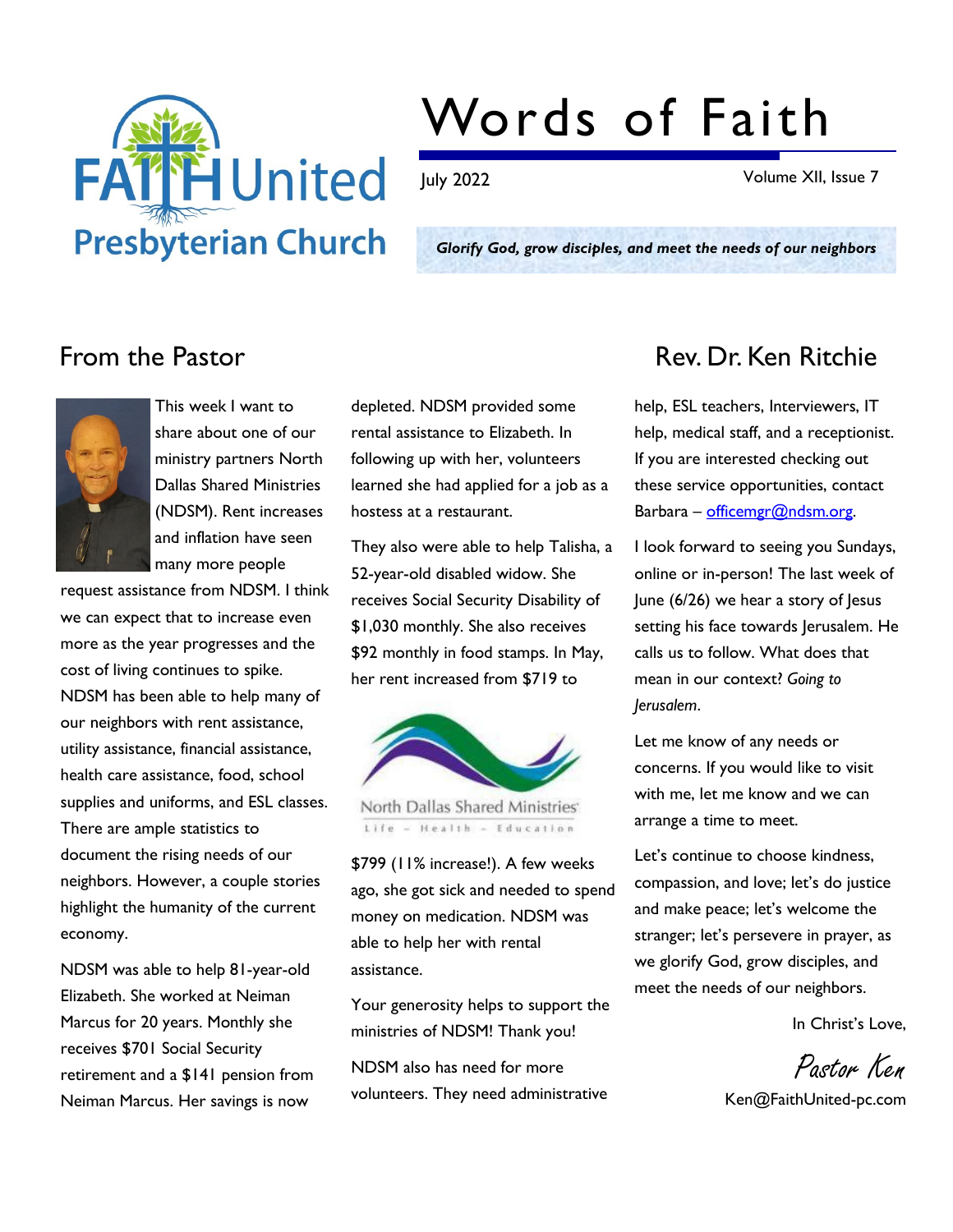# Page 2 Words of Faith

### Outreach & Evangelism Courtland Lewis

Chapel Hill Preparatory School —It's time to start collecting school supplies for the next school year. We start in July so the teachers will not have to purchase them during the summer. When you're out shopping, how about picking up some things from the supply list that will be available on the collection table near the Church Office. Please take a supply list packet so you can purchase the correct items and brands. We will collect items through Sunday, August 7. Supplies will be delivered to the school the week of August 8.

#### Service Opportunities

The church can use your service and help! We need people to be trained as back-up on the following church systems: Accounting, Email, Bulletin and other Publications, Web Site. Training will be provided. You can learn as many or as few of these as you feel called. Primarily, the need is for back-up for Brenda for those times when she is out of the office. If you have interest in any of these needs or have questions, call Brenda or speak with Pastor Ken.

#### Online Giving

Online giving is now available. Just scan the QR Code to the right with your smart phone or go to our website and click the "Give Now" button. www.FaithUnited-pc.com You will have the option to set up your giving profile. This will make it easy to login anytime you are ready to give, even designated giving for Building Repairs or Special Offerings that occur throughout the year. You can also select to donate the 2% fee so Faith United does not incur it.

#### Midweek Devotional / Praying the Ten Commandments

Pastor Ken continues the midweek devotional based on the Ten Commandments. These ten words, or as sometimes called the Decalogue, form the heart of God's teaching to the people of God. They give shape to a life directed by Christ as we express the image of God in our lives. Rather than being a burden, they point us to a life set free in Christ. How might praying the

Decalogue form and shape our lives of faith and faithfulness in these chaotic and anxious times? Each Wednesday a new video offering will be posted to the church's Facebook page and YouTube channel. Join us and spread the word! Someone who is not part of our church might be interested!









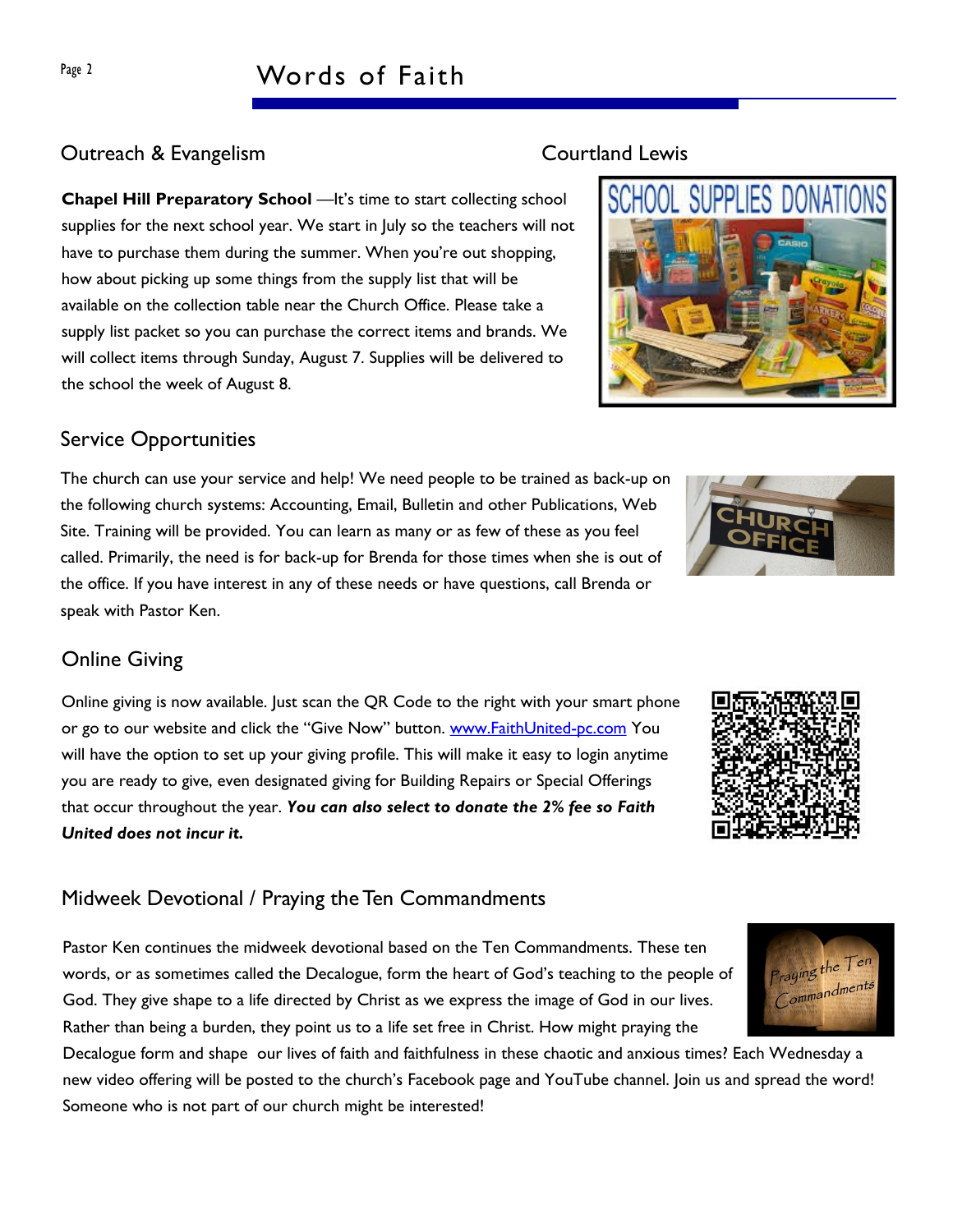### Happy Birthday!

| <b>July I</b> |                     |   | July 7             | July 17 |              |
|---------------|---------------------|---|--------------------|---------|--------------|
| 兼             | Amanda Norman       | 漈 | <b>Andrew West</b> | 齋       | Sam          |
|               | Cameron Rodriguez   |   | July 10            | 鮝       | Dal          |
| July 5        |                     | ※ | George Walker      | 罄       | <b>I</b> rer |
|               | * Gerry Shotswell   |   | July 15            |         | July 25      |
| July 6        |                     | 鱉 | Mark Saiter        | 鱉       | Nar          |
| 楽             | <b>Alison Meier</b> |   |                    | 楽       | Doi          |

- nantha Burkham
	- le Durcholtz
- ne Simpson
	-
- ncy Bond
- oris Newton

|  | ٠ |
|--|---|
|--|---|

- Barbara Stein
- July 28
	-
	- \* Robin Laclede
	- July 29
	- \* Ken Ritchie



Come together in PRAY

#### Homebound or Recovering:

- © Charley Rae Furrh (Terri Russell's cousin)
- © Freddie Simmons

#### Prayers for:

- David Duell
- Tom Duell
- Dale Durcholz
- Mike Jones
- © George & Mozelle Mills
- © Dennis Van Deventer
- Worship services are available In-Person, via Facebook Live, or on our YouTube channel. Worship resources available at www.FaithUnited-pc.com**LIVE D** YouTube

### Weekly Bible Study class **Rich Lewis** Rich Lewis

The class is currently led by Rich Lewis. They meet from 9:45 to 10:45 in classroom #4. They will begin a new series of lessons on Sunday, 6/26. The series is "The New Testament You Never Knew, Exploring the Context, Purpose, and Meaning of the Story of God." There are eight sessions which include a video of 20 to 25 minutes. The videos feature N.T. Wright and Michael Bird as they walk around the biblical sites they discuss. Each Sunday there will be time for questions and discussion.

The June 26 introductory lesson is "The Books of the New Testament." Wright and Bird discuss the origin and purpose of the books, giving new insights into the books we think we know.

July session titles are: July 3: The World of Jesus and the Apostles; July 10: The Life and Death of Jesus; July 17: The Resurrection of Jesus. They will not meet July 24 or 31 as Rich and Courtland will be traveling.